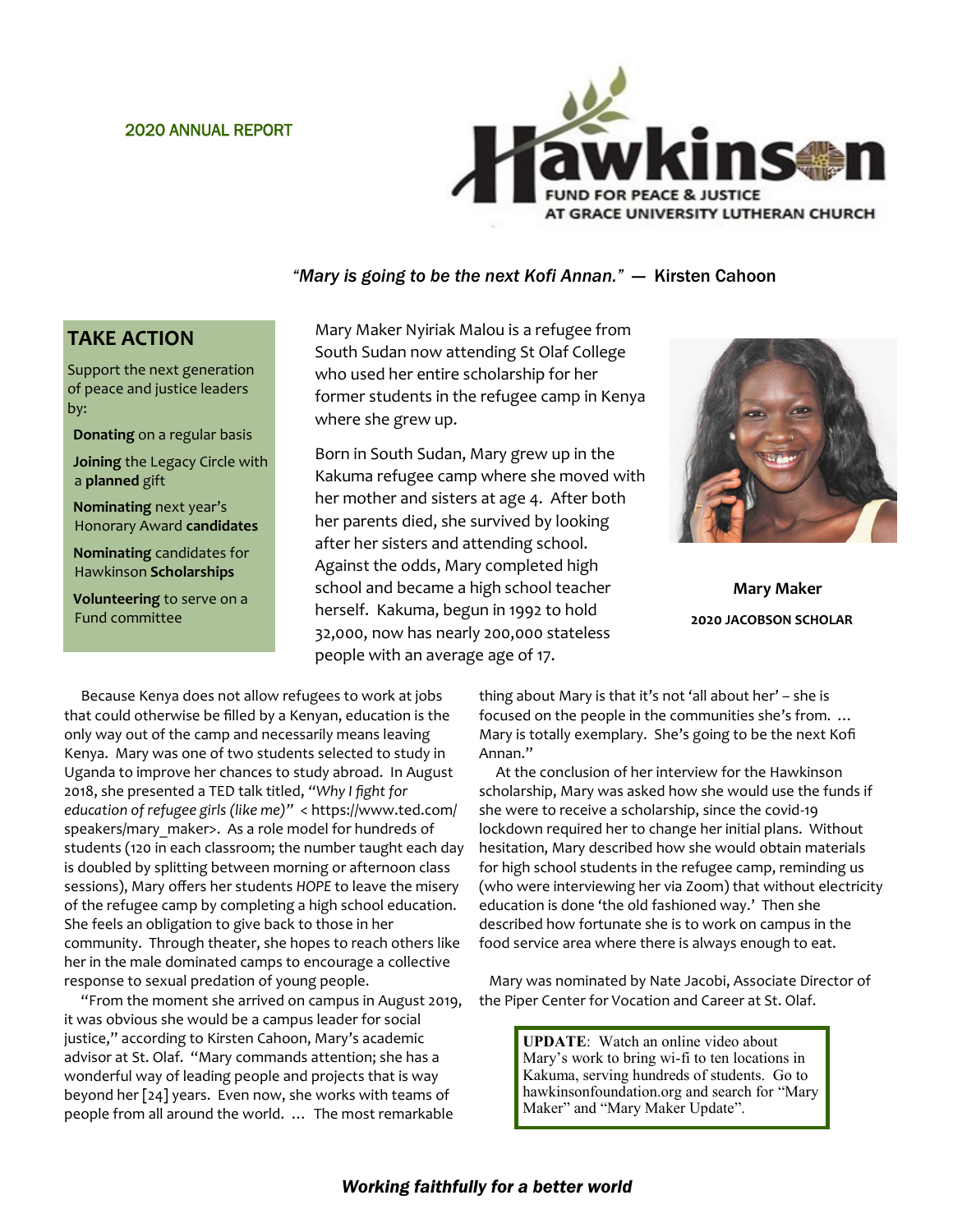### **Mission Statement**

The Hawkinson Fund for Peace and Justice perpetuates the spirit of Vincent L. Hawkinson by

- providing grants and scholarships to students committed to peace and justice
- making nonmonetary awards to individuals committed to peace and iustice
- engaging in other projects that inspire bold action for justice
- publicizing the stories of those receiving grants, scholarships and awards to inspire others to pursue peace and justice

### **DONATE**

Our fund-raising year is from October 1 through September 30 each year.

Mail: Hawkinson Fund, 324 Harvard Street SE, Minneapolis, MN 55414

Or use online giving at www.hawkinsonfoundation.org or www.graceattheu.org

Select "How to Give" to make an online donation.

### **Follow Online**

Go online at hawkinsonfoundation.org to hear from the 2020 scholars:

**Mary** focuses on education in a refugee camp

**Tre'** provides an alternative role model for black youth

**Elena** envisions justice for all in America

**Gabrielle** prepares the way for other Native American students

**Oforiwaa Pee** seeks sustainable development in Africa

**Daina** helps deliver fresh food in an urban desert

 The Vincent L. Hawkinson Foundation was created in 1988 to honor Rev. Vincent Hawkinson, pastor of Grace University Lutheran Church from 1955 to 1985. In 2017, the Foundation became the Hawkinson Fund for Peace and Justice at Grace University Lutheran Church.

 During its history, 50 community leaders have been recognized for their contributions to peace and justice. Over \$350,000 has been awarded as scholarships to 151 outstanding students pursuing peace and justice activities. This year Mary Maker received \$5,000 as the Jacobson Scholar; four other remarkable students each received \$3,500, with one receiving \$1,500 as an Honorable Mention scholar.

 *(For a list of all scholarship recipients, please go online to hawkinsonfoundation.org and select 'What We Do': Hawkinson Scholarship.)*

 The Hawkinson Fund receives donations nearly all of which are awarded as scholarships the following year. (Our funding year runs from October 1<sup>st</sup> to September 30<sup>th</sup>.) In 2020, donations of \$20,356 were used to award \$20,500 as scholarships. Expenses were just \$20.

 In addition, \$12,960 was received from the estate of Charles A. Taylor and brought the total long-term Hawkinson Funds to \$143,760 as of year-end 2020. The Legacy Circle (see page 7) identifies those who either plan estate gifts or have left estate gifts to the Hawkinson Fund. When long-term funds reach the goal of one million dollars, additional scholarships will be provided on a permanent basis to future generations of peace and justice leaders.

 Covid-19 interrupted normal activities, keeping expenses unusually low. In lieu of the annual award ceremony, each scholar prepared a special report that you can find online at hawkinsonfoundation.org.

 We are proud to continue the mission to inspire bold action for justice in honor of Rev. Hawkinson.



**Charles A. Taylor Legacy Circle Donor**

### **NOMINATE NEXT YEAR'S HONORARY AND SCHOLARSHIP AWARDS**

*2022 Honorary Award -* Look for the nomination form online in March, 2022.

#### *2022 Scholarship -*

Look for the scholarship application online in January, 2022.

*Read about previous Honorary Awardees and Scholars online at* 

*www.hawkinsonfoundation.org .*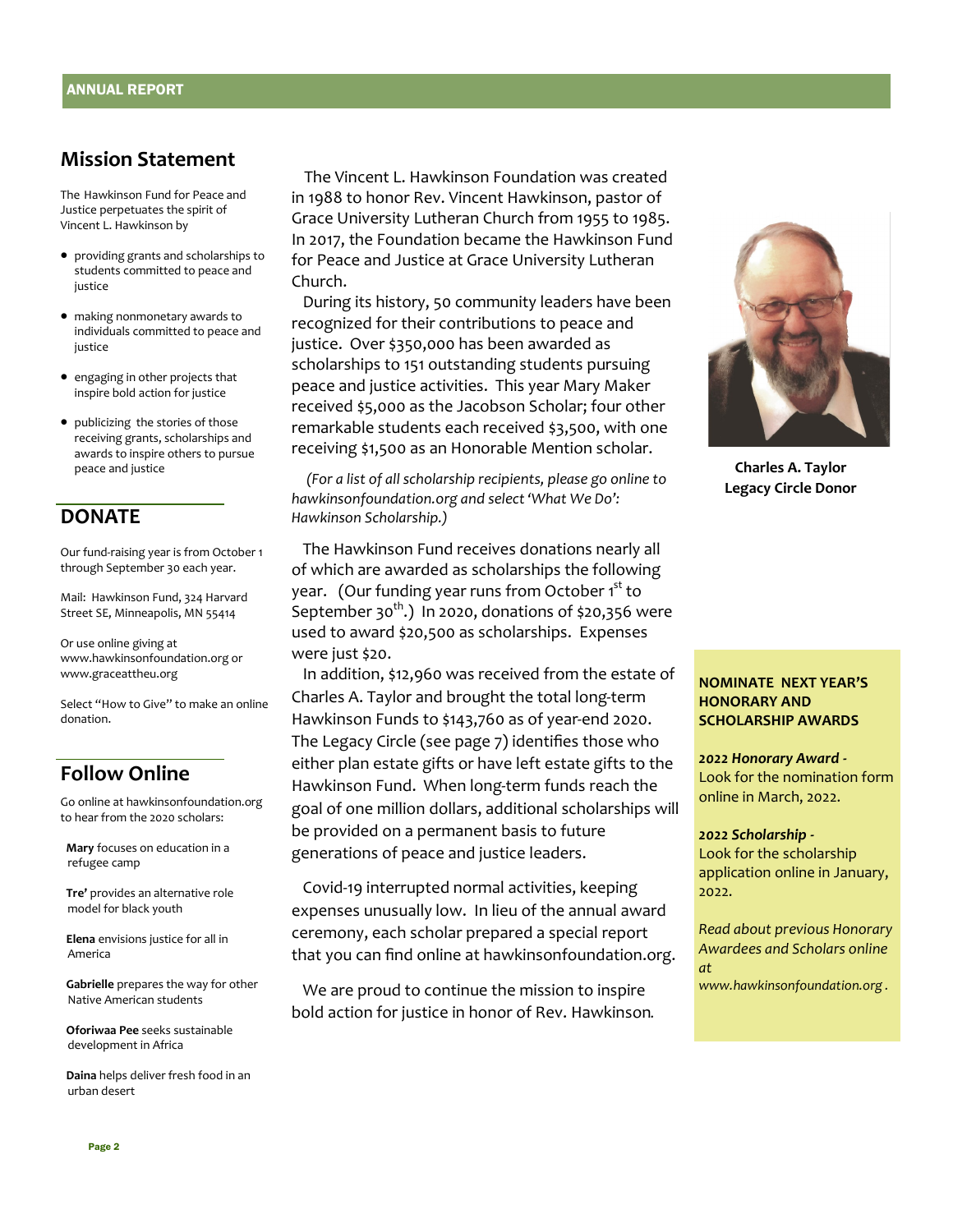## **Tre' Edgerton**

Last year David Lee Edgerton III (aka Tre') led a get-out-the-vote group at Howard University in Washington DC. He grew up in Cottage Grove Minnesota but is a student leader at Howard, one of the leading Historically Black Colleges and Universities in the country. He will attend a combined seminary/law school program beginning in September 2021.

 When Tre' entered middle school, he confronted the low expectations for him as a black male in America: "On the first day of middle school, I discovered that I wasn't placed in the advanced classes I had requested. Believing that it was an error, I went to the counseling office and requested to be reassigned. However, my counselor told me that, statistically, African American males' grades tend to drop drastically in middle school, and she wanted to prepare me for that certainty. Later I informed my parents and the next morning my mother met with the counselor and simply asked:

'Why are you telling my son that he is going to fail?' In the silence that followed, I realized that I had to put my education into my own hands and selfadvocate. But what about the others like me? What would become of them? I resolved to become a role model and mentor for other disadvantaged youth who may not have people advocating for them like I had."

 At Howard University, Tre' was selected as "Mr. Freshman" 2018-2019 on a 'Black is Cool' platform by focusing on humanitarian projects. Tre' created a Poetrygram initiative, encouraging students to motivate others through poetry. He was chair of the political action committee for Howard's NAACP chapter, encouraging voter registration, political literacy and community engagement on campus and in Washington DC.

 Tre' was a national finalist in the HBCU Speech and Debate National tournament, and champion in original oratory at the Harvard National Speech and Debate Tournament.



 Tre' was nominated by Charles Holmes, a senior collective bargaining specialist for the National Education Association, who served as Tre's supervisor during his 2019 internship with the NEA.

### **Elena Bantle**

Elena is studying at St Scholastica in Duluth to be a Physician's Assistant. She has a bachelor's degree in Spanish from the University of Wisconsin La Crosse. She has served on the executive committee of the Duluth Branch of the NAACP and on the Clayton Jackson McGhie Memorial, Inc. (CJMM) 100-year Commemoration Committee.

 Elena was nominated by Terresa Moses, Assistant Professor at the University of Minnesota Duluth School of Fine Arts: "I have come to know Elena as a truly valuable asset to the anti -racist and problem-solving atmosphere within our community… As someone who has explored her whiteness, she is a true ally to communities of color and indigenous folks – dependable, always willing to learn new things, and incredibly hard-working."

 Elena wrote: I have worked in wildlands protection, outdoor education, healthy food access, women's advocacy, girls' empowerment, and healthcare. In Chile and Alaska, I observed that nature is often a resource accessible only to the privileged. I kept returning to the connection between health and the environment—that taking care of each other is a vital part of taking care of our world. As I travelled my eyes were opened to the impact of women's wellbeing on the health of the community. Eight years ago, I began working in a program to build support for at-risk teen girls. I learned that I was good at building relationships with people in crisis. I saw the failure of interconnected systems manifested in chronic health problems like addiction, diabetes, and the repercussions of living with



domestic violence, housing instability, racism and poverty. Bringing about positive change can happen in every action we take, however small. I gently challenge coworkers when they judge patients. I educate colleagues about gender inclusivity, nonbinary identities, and pronouns. I try to ask open-ended questions, notice when I make assumptions, and approach every patient with curiosity and compassion.

 Elena concluded: "I want to create space for culturally traditional medicine. I want to help narrow healthcare disparities for communities of color."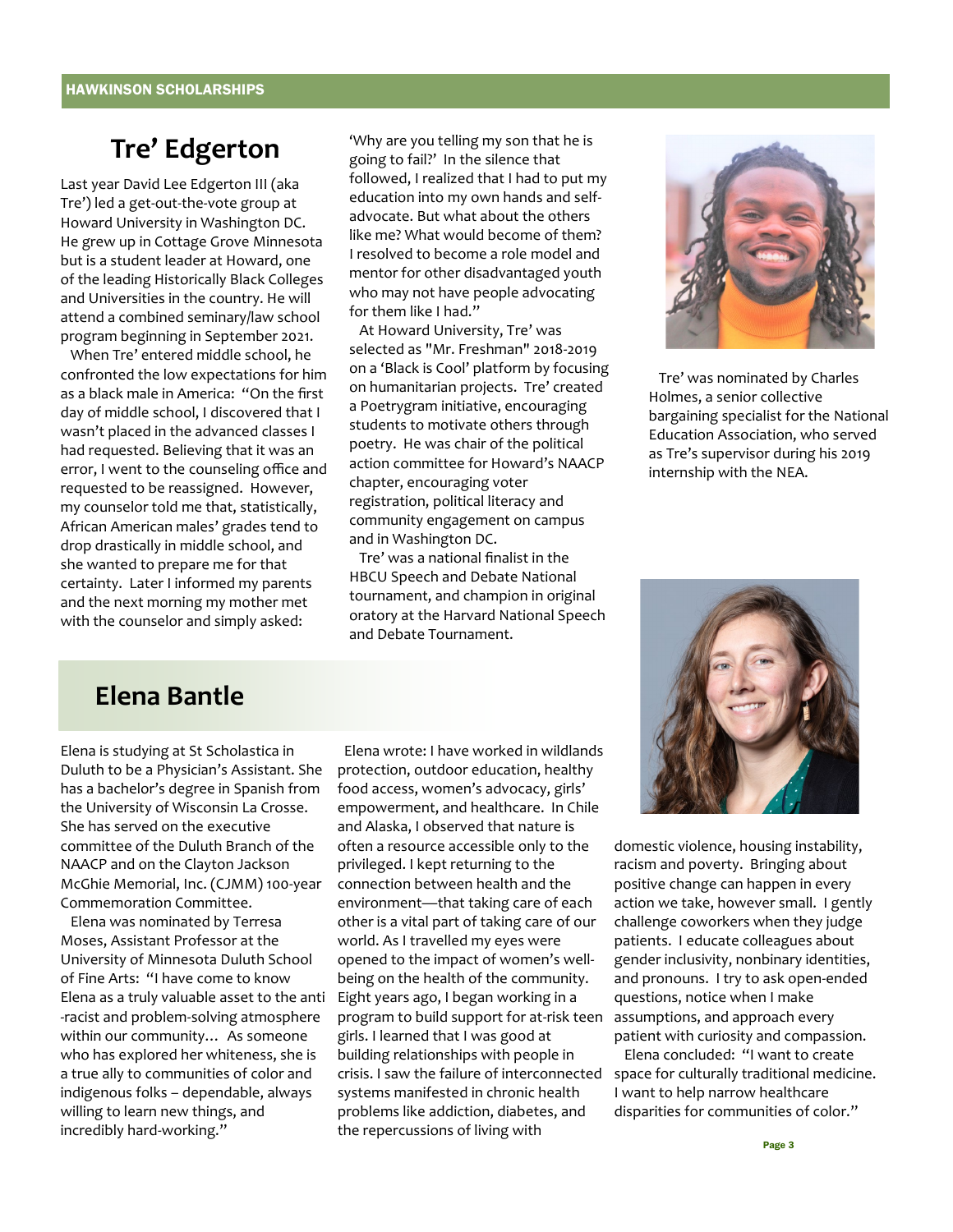Gabrielle recently graduated from the University of Minnesota where she has been recognized on MPR for her efforts not only to recruit other Ojibwe students to the campus, but also for her work with the U's program with the best record in the entire country over the last decade for retention and graduation of Native American students.

 As a member of the Red Cliff Band of Lake Superior Chippewa, Gabrielle holds a deep appreciation for the teachings of tribal elders and their history. Native Americans make up fewer than 1% of the students at the University, so Gabrielle was drawn to the U's American Indian Cultural Center. She served as president of the Center, planning events such as the annual U of M Powwow (she was honored in 2019 as the lead female dancer), monthly Frybread Fridays, and the Circle of Indigenous Nations -- bringing tribal elders to campus. She is adept at seeing the talents in others and

## **Gabrielle Farrell**



encouraging them. She serves as a mentor to indigenous students and has recruited students from her tribe to attend the University.

 In February 2020, Gabrielle was interviewed by Minnesota Public Radio. The broadcast highlighted the significant increase in graduation rates for American Indian students on campus and credited student leaders such as Gabrielle for creating an

environment where Native American students feel welcome.

 Fluent in English and German, Gabrielle is passionate about Ojibwe language revitalization. She studied Ojibwe and has participated in an Ojibwe language immersion camp on the Fond du Lac reservation. Gabrielle uses language as a tool for healing from historical trauma and views education about the language as a means of empowering her community.

 "My main role is to help assist in programming and serve as a guiding upperclassman for first year American Indian students. This program has seen tremendous success with a 100% retention rate and the highest GPA for any first-year community on campus."

 Gabrielle expects to continue weaving her indigenous roots with her education to create social change.

 Gabrielle was nominated by Rachael Mills, a residence director at the U.

## **Hawkinson Scholarship Qualifications**

Hawkinson scholarships are awarded annually to undergraduate or graduate students who are Minnesota residents or currently attending school in Minnesota. To qualify, applicants must demonstrate a commitment to peace and justice by:

- Completing a specific peace or social justice project
- Demonstrating courage in pursuing their convictions about peace and social justice
- Displaying ongoing commitment to, and leadership in, a peace or justice organization
- Serving as a role model for others to move society into new realms of thought and practice regarding peace and social justice.

Applicants must also demonstrate how use of the award money for study, an internship, or a special project will deepen their personal commitment to peace and justice and thereby promote peace and justice for others. Scholarships are awarded without regard to religious affiliation.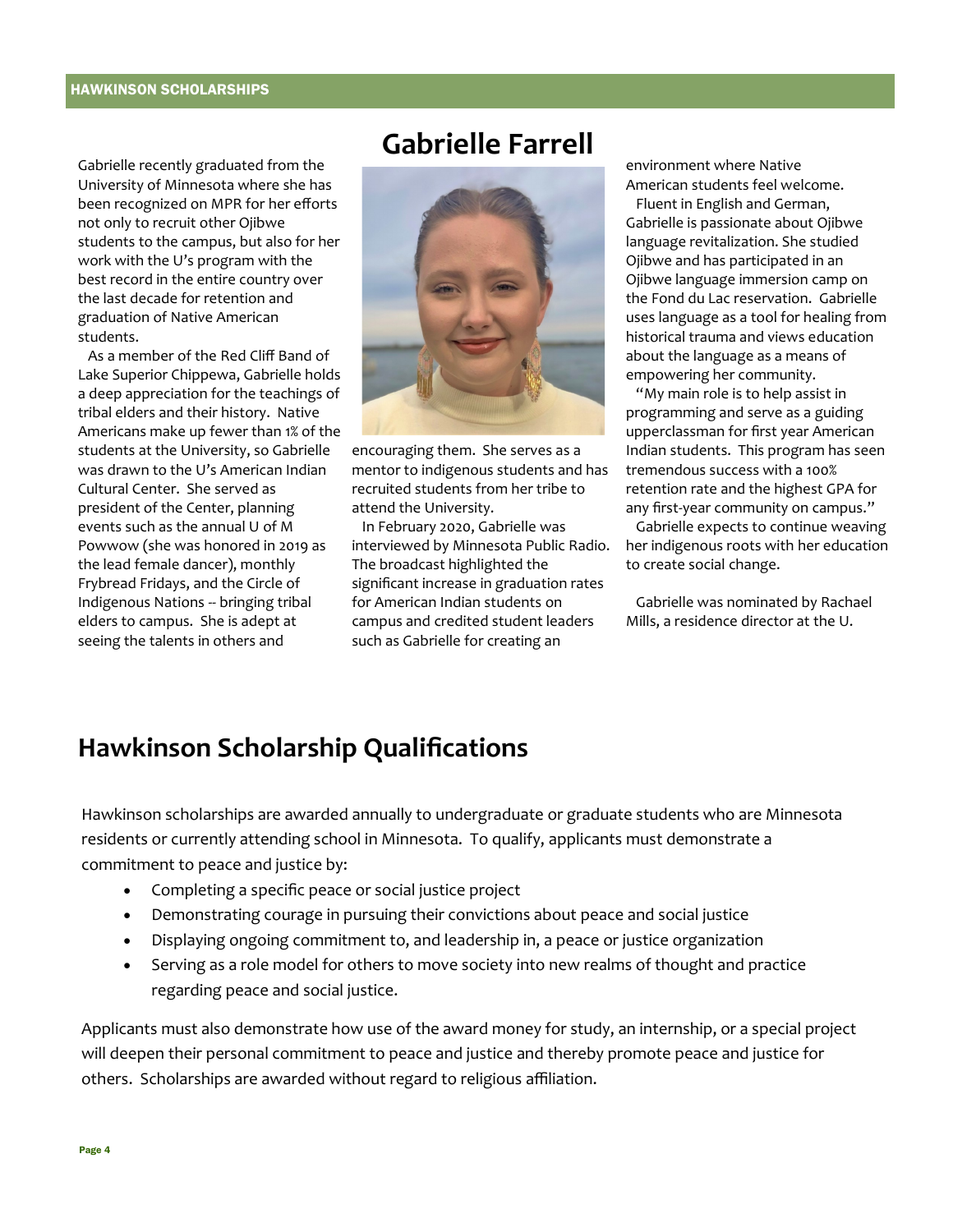## **Oforiwaa Pee Agyei-Boakye**



"Oforiwaa Pee applies a social justice perspective to environmental issues – explaining that violence over natural resources causes irreversible damage to the environment." - Gabriel Appiah

Oforiwaa Pee is from Ghana pursuing a PhD in geography at the University of Minnesota. She has a Master's degree in City Planning from the University of Pennsylvania. Her PhD research looks at how violence over natural resources causes irreversible environmental damage.

- Pee is committed to peace and social justice through academic research, teaching and volunteering. She has witnessed the critical environmental issues caused by climate change in Africa and its impact on the poor, who are disproportionately affected but equipped with the fewest resources to adapt to changing conditions. Indeed, climate change is a form of environmental violence due to its scale and the degree to which it threatens all life on earth.
- Her goal is to transform African development so that it is environmentally sustainable with a positive impact on social justice. While recognizing the complexity of issues facing African communities resulting from human degradation, she believes those communities can be re-developed using an environmental vulnerability analysis and state-based redistribution of resources.
- In college in Ghana, Pee was the first female vice president of a coeducational dormitory. Working with the student government, she organized workshops to encourage female students to develop employable skills and to participate in activities that were male dominated, such as sports, STEM debates, and science programs.
- Pee also volunteered with Black Girls Mapping with Action to Pioneer Progress (BGMAPP). It is a community focused group connecting women of color using Geographic Information Systems (GIS) to address social issues and empower change.
- Pee volunteered with the Tanzania Development Trust on a Crowd2Map project in remote parts of Tanzania. It was designed to help young runaway girls find their way to safety to escape female genital mutilation (FGM) and other gender-based violence. It charted unmarked villages in Mugumu in the Serengeti district and resulted in the rescue of several girls and one arrest.
- Pee has volunteered as a Climate Justice Work Group Member for the Environmental Protection Agency National Environmental Justice Advisory Council (NEJAC) for Youth Perspectives on Climate Justice. This was a competitively selected work group of fifteen young adults for a two-year term that developed findings on climate change and recommendations on climate justice.
- In Minnesota, Pee volunteers with the WTS International's Transportation YOU program to introduce high school girls to a wide variety of careers in transportation. These activities have helped her connect with the social justice issues of girls from marginalized communities. She has also mentored girls for global robotics competitions.

Pee says, "I am passionate about women's role in education, so I have passionately fought for this since college. I believe education is the major way to empower women and girls to make them independent."

Oforiwaa Pee was nominated by Gabriel Appiah, regional planner for the Siouxland Interstate Metropolitan Planning Council.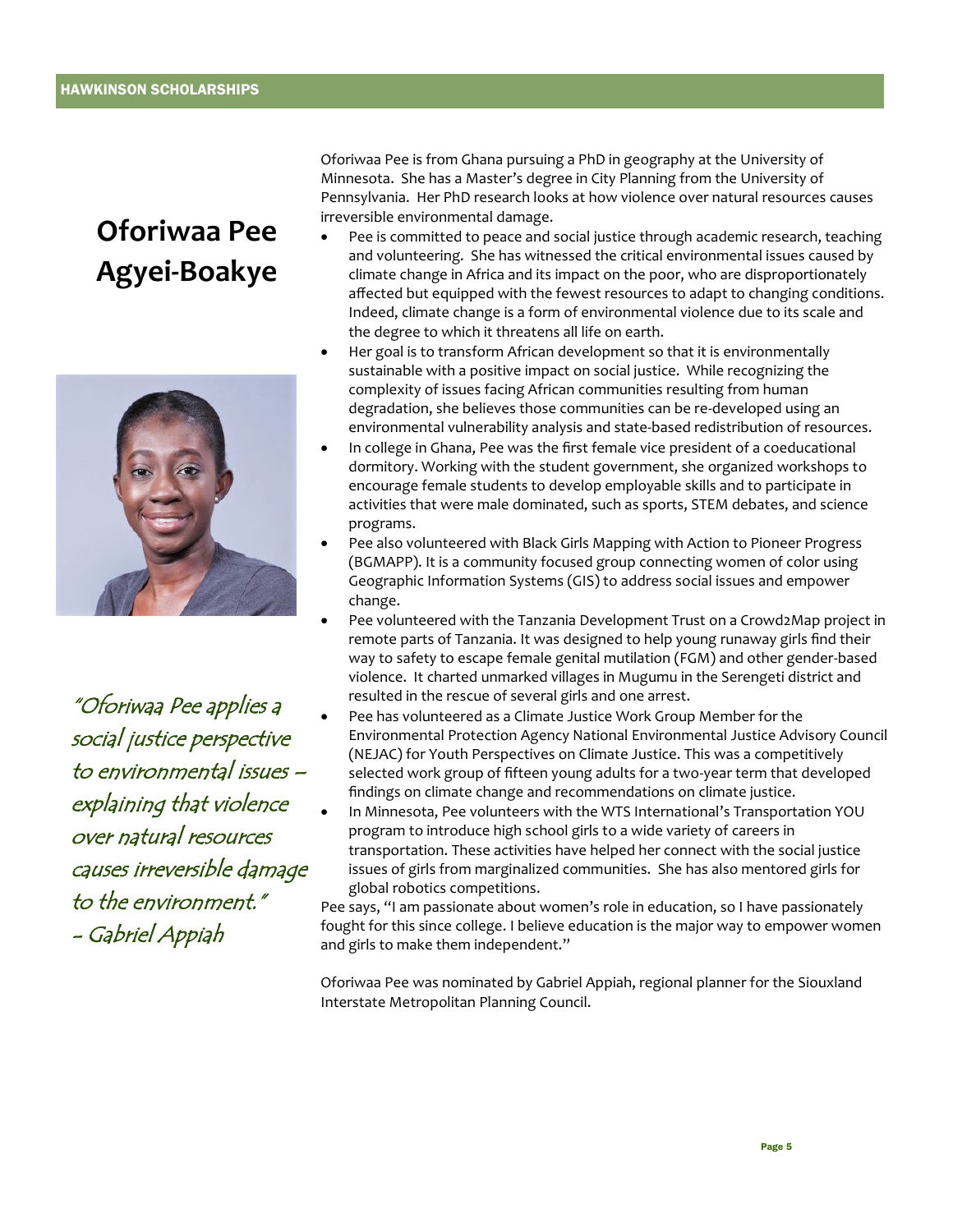Daina is pursuing a master's degree in public health at the U of Minnesota. She worked with Brightside Produce to address food insecurity in the inner-city areas of the Twin Cities and San Diego, CA. She inspired and led volunteers on several college campuses to use innovative techniques to deliver fresh fruit and vegetables to corner grocery stores that could not otherwise provide these for their customers.

 Inspired by Bryan Stevenson's book Just Mercy, Daina considers structural racism to be the most pressing social justice issue today. Her social consciousness led to her interest in food justice, because access to good food is a key social determinant of health. She joined AmeriCorps VISTA to work at BrightSide Produce, which delivers fresh fruit and vegetables to small stores in low-income urban neighborhoods.

 BrightSide serves as a middleman, buying minimum size orders from wholesalers and re-distributing to retailers without imposing weekly minimum orders. Leftover produce unsold by the retailer is taken by the BrightSide Buyers Club, a CSA-style subscription program, to minimize food waste and generate revenue for store

## **Daina Strub**

deliveries. BrightSide currently partners with four Universities (University of St. Thomas, San Diego State University, University of Minnesota, and Augsburg University) and delivers to 27 stores in the Twin Cities and 11 stores in San Diego, CA.

 Daina wrote about her experience at BrightSide: "In my time working with BrightSide I have led several initiatives. I pioneered a successful expansion project to both the University of Minnesota and to Augsburg University campuses. At the University we launched a successful Buyers Club chapter and began deliveries to three stores in the Cedar-Riverside and Como neighborhoods. Similarly, at Augsburg we launched a Buyers Club in collaboration with their Community Kitchen Initiative, using the Buyers Club as a way to combat food insecurity among students on campus. I also navigated the application process to gain 501(c)3 nonprofit tax status for BrightSide and collaborated on writing and executing a Good Food Access Fund grant that was awarded jointly to



BrightSide and the Minneapolis Health Department.

 Daina focused on developing a reliable pool of BrightSide volunteers from the partner campuses. She enjoyed working closely with the volunteers, mentoring some and encouraging all to promote social change as they consider their careers.

 Daina was nominated by Adam Kay, Professor of Biology at University of St Thomas. Professor Kay wrote that "Daina is one of the most thoughtful, responsible, and socially oriented colleagues I have worked with during my 15 years as a faculty member."

## **Volunteer Committees**

The Hawkinson Fund is run entirely by volunteers. We are grateful for their service and welcome YOUR talents. Please contact us to express your interest at: info@hawkinsonfoundation.org

### **Hawkinson Fund Committee**

Pastor Dan Garnaas Stan Jacobson Jared Oasheim

### **Scholarship Selection Committee**  Peder Garnaas Stan Jacobson Dr. Michael Wootten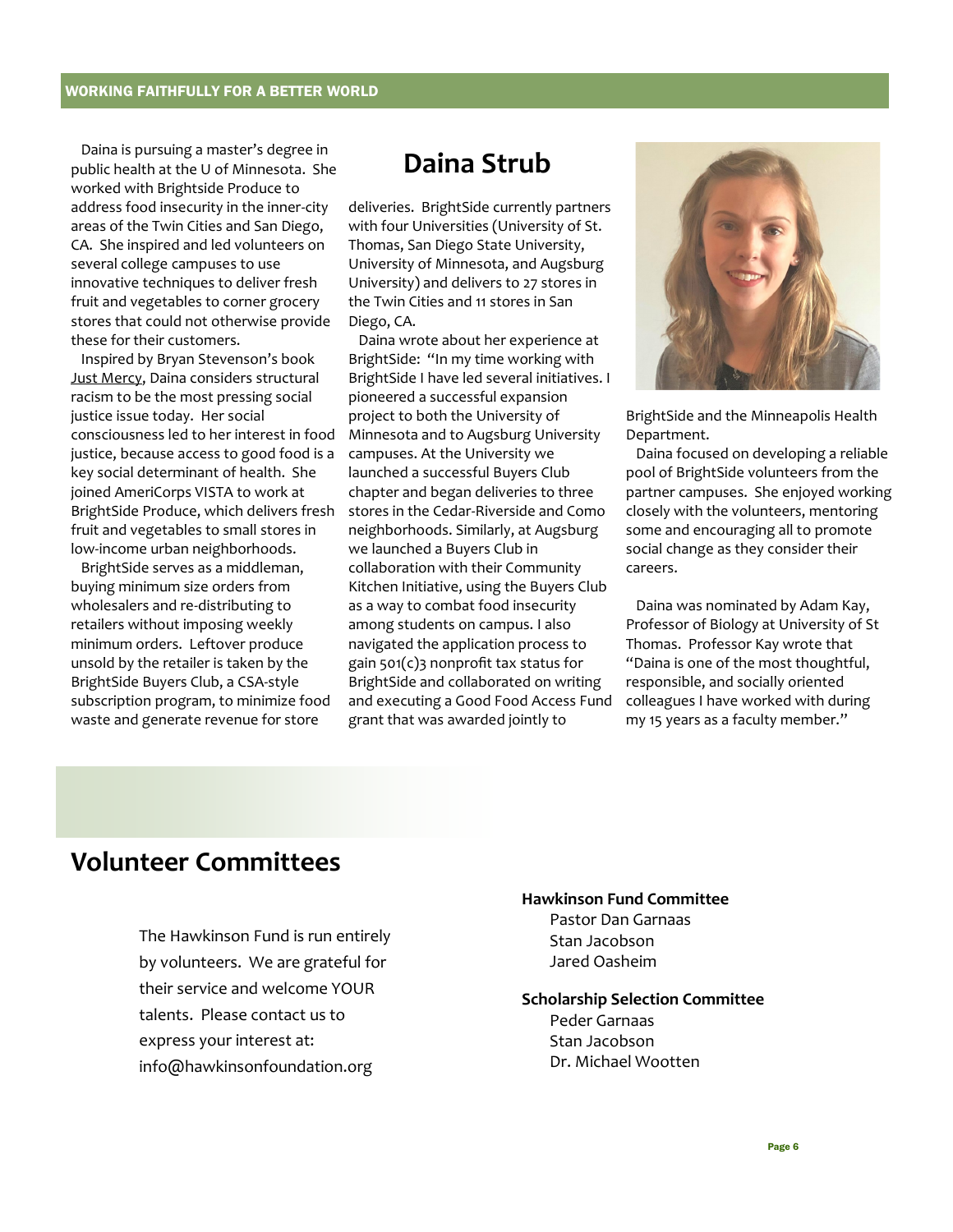## 2019-2020 Donors to the Hawkinson Fund for Peace and Justice

Following is a list of donors to the Fund from October 1, 2019 through September 30, 2020. We extend our most sincere appreciation for your generous support to our efforts to honor and encourage those pursuing peace and social justice throughout the world. We apologize for any errors or omissions; please report them by contacting us at 612-331-8125.

### **Individuals**

### **Organizations**

David & Amy Anderson Julie & Tim Anderson William Berneking Marty & Peggy Carlson Kathryn Christenson Stephen & Christine Clemens Georgia & Melvin Duncan Carol Erdahl Stephen Erickson Karen Franzmeier in honor of Ingrid Kubisa Bruce & Elizabeth Hawkinson Keith Hawkinson Mark Hawkinson Eric Hucke William C. Ingman Estate Stan & Janet Jacobson Victor Klimoski Charles & Hertha Lutz William McLaughlin Thomas Medin Stan & Nancy Olson Jared Oasheim Joseph Palen Bill Rottschaeffer Zerbine Rypa Janice Scofield, memorial for Virginia Tretheway Jodi Stadler Diane Steen-Hinderlie & John Olson Dale Stuepfert Judy Stuthman Charles A. Taylor Estate Richard & Linda Virden Tom & Becky von Fischer Carole Witte & Winston Cavert

| Grace University Lutheran Church                 |
|--------------------------------------------------|
| Mennonite Foundation - Steve & Christine Clemens |
| Tamarack Habilitation Technologies, Inc.         |
| Thrivent Financial                               |

### **Legacy Circle**

The following donors have made planned gifts to the Hawkinson Fund (\* indicates deceased):

> J. Martin Carlson Gloria\* and Vincent\* L. Hawkinson Jean Hawkinson\* Pearl Hawkinson\* William C. Ingman\* Stan Jacobson Charles\* and AvaDale\* Johnson William B. Pore\* George\* and Molly\* Raymond Arthur\* and Martha\* Sternberg Charles A. Taylor\*

You may make a planned gift by including the Fund in your will or by designating the Fund as a beneficiary of an IRA or other retirement fund.